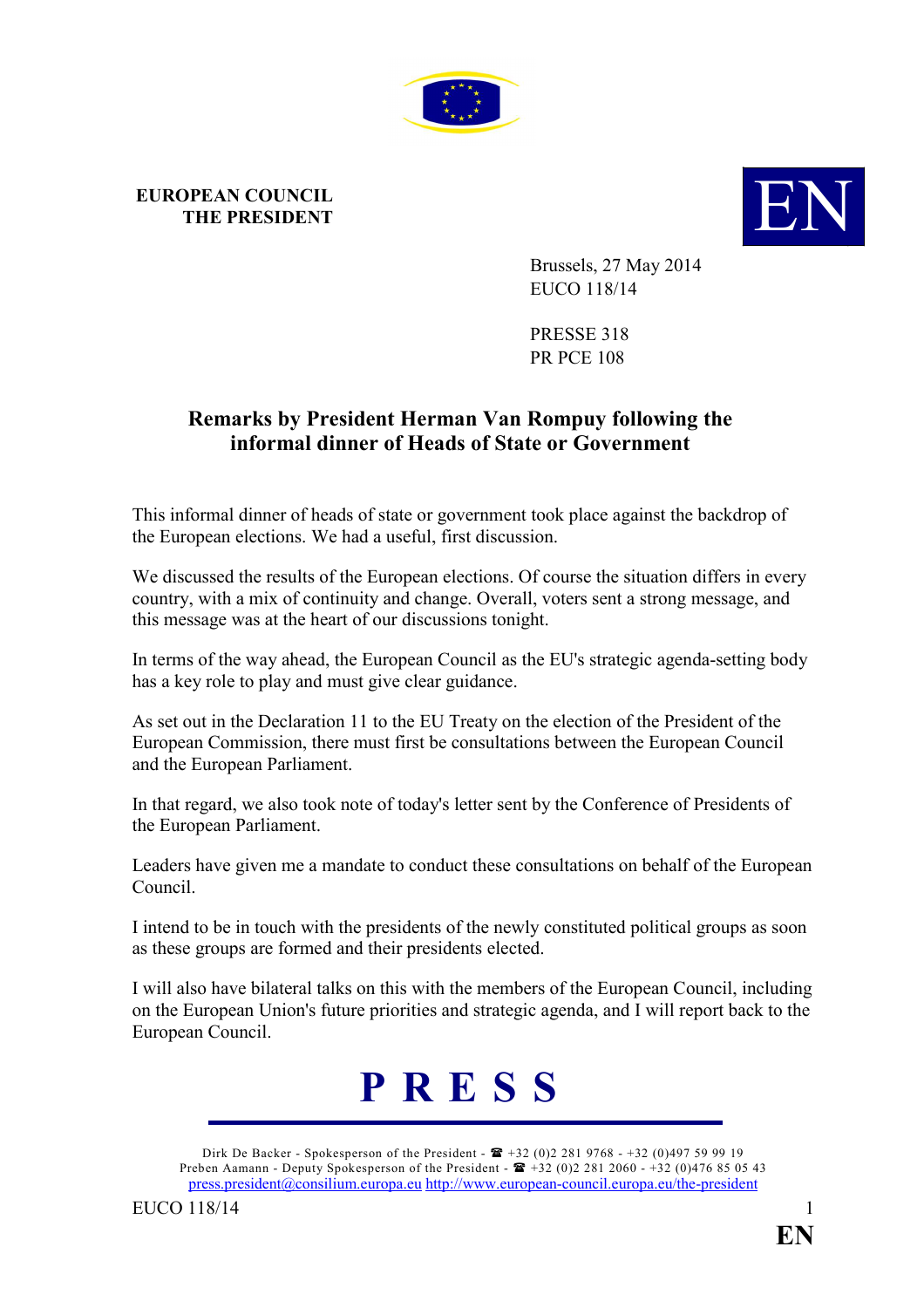All the leaders agree that a key issue at hand is to set these priorities and the strategic agenda for the crucial years ahead.

Today was not the time to go into details, but there are a few key orientations we all agree upon.

As the Union emerges from the financial crisis, it needs a positive and future-oriented agenda of growth, competitiveness and jobs.

We need a well-functioning and more developed Economic and Monetary Union, while preserving the unity of the Union as such.

There must also be a strong response to the climate change challenge and a determined push towards an energy union and also a push for lessening energy dependency.

Consolidating the area of freedom, security and justice is imperative, building on the progress already made.

We have to preserve and develop key freedoms while ensuring security and fighting irregular migration, crime and fraud

Finally, we must continue to strengthen the European Union's external action, using all instruments available at European and national levels.

To achieve these objectives, EU institutions must work together constructively and organise themselves in such a way as to maximise the chance of success on the major priorities I have just outlined.

This requires a common understanding on what should best be done at European and what at national level, in line with the principles of subsidiarity and proportionality set out in the treaties.

The process we have started today will continue over the coming weeks. We will discuss this strategic agenda in June. I expect inputs from all the member states. I already received input from six member states and I will put on the table a paper with concrete proposals on this strategic agenda.

We also spent part of this evening discussing Ukraine.

We welcomed the holding of Sunday's genuine presidential elections, in decent conditions considering the circumstances. The turnout was good, and the outcome was clear and we look forward to working closely with the new President. I spoke with President elect Poroshenko yesterday, and reconfirmed the Union's support to Ukraine. We prepared a statement on Ukraine which the President of the European Commission will explain. In any case this is also the basis for the position we will take at the G7 meeting in Brussels next week. We will speak not only on behalf of the countries and institutions participating in the G7 but on behalf of the 28 member states.